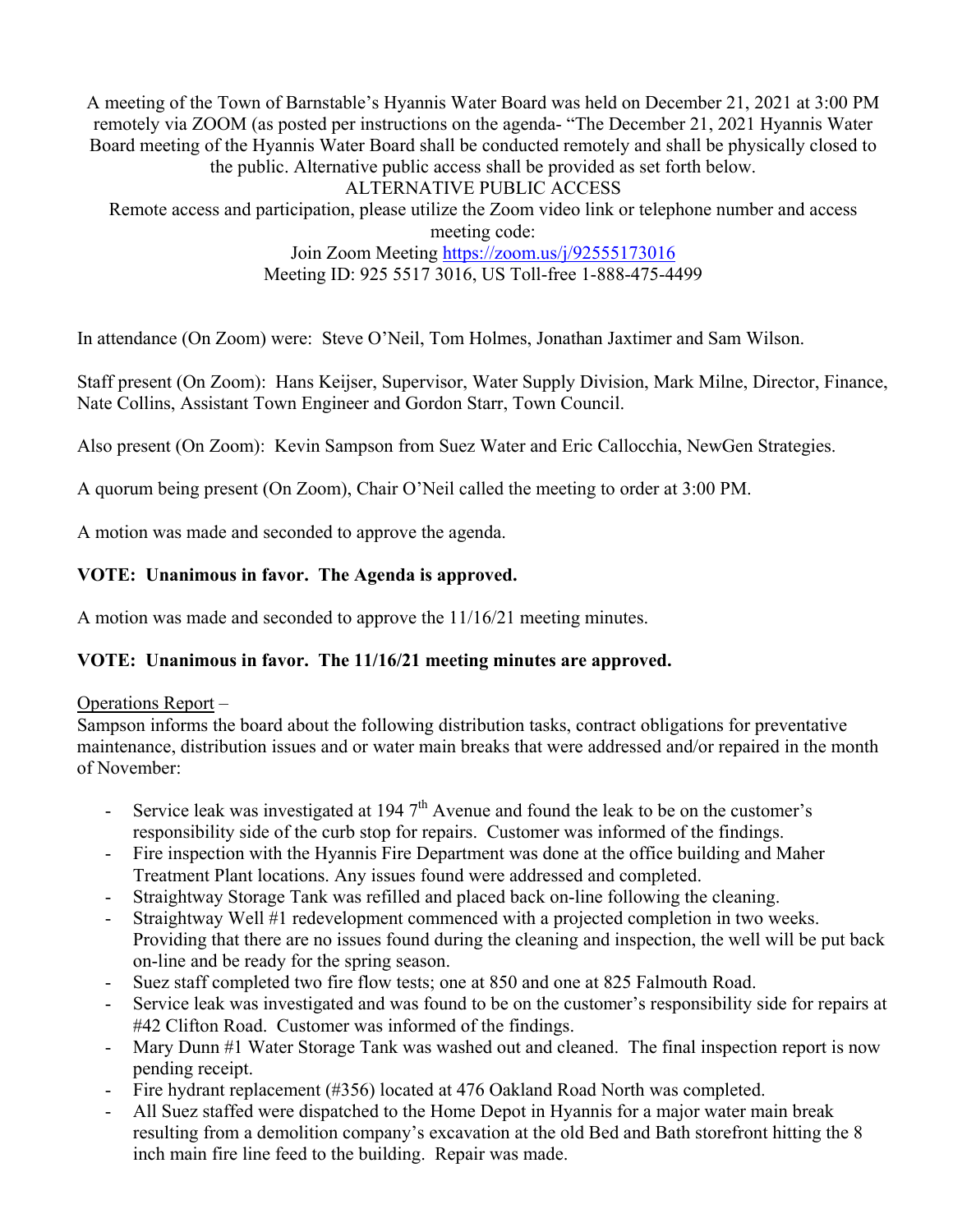- Mary Dunn #2 Water Storage Tank was washed out and cleaned. The final inspection report is now pending receipt.
- Hydrant replacement was performed and completed at #500 Ocean Street.

Sampson informs the board that he is projecting the completion of contract year #12's meter replacements by the end of January and be in line for contract year #13's meter replacement to be completed by the end of June. O'Neil comments on the receivables being up in the month of November. Keijser adds that pumping figures are back on track and that the office personnel need a "thumbs-up" for their efforts.

All required monthly reports and sampling were completed and submitted on time.

Director of Finance, Mark Milne, Financial Report FY21, DPW Water Supply Division Enterprise Account (handout emailed by Milne, figures as of June 30, 2021) – Milne reviews the FY21 information with the board. The figures show that although the positive revenues and strict operating expense regulation, the monies needed for the extensive remediation within the system relative to contamination continues to grow and affect the long-term debt that drives the rates.

New Gen Strategies, Eric Callocchia, Finalize budget, capital and rates for FY 2023, discussion and vote (handout given, dated  $12/16/2021 \& 12/17/2021$ ) – Callocchia states that not much has changed in the rate model since last meeting. He reviews the updated rate model with the board and summarizes the result would reach the much needed 4-month reserve at the close of FY22 and maintain this through FY23. This would require a 7% increase in rates (average of \$3.00/month for residential customers). He adds that this is taking into consideration the continuation of rate increases needed to cover the major capital investment costs in the near future. A 1M transfer-in from the water stabilization fund and \$121,000 from COVID relief funds is needed.

### Finalize & vote on:  $-$

- Proposed Operational Budget-FY 2023 in the amount of: \$5,680,999.00 (increase of 5.3% from previous year, mainly due increase in professional services that offset the elimination of water purchases from Yarmouth and COMM)
- Capital Improvement Plan-FY 2023 in the amount of: \$2,795,000.00
- 7% rate increase which would enable the water system to be at a 4 month reserve at the close of FY'2022 and through FY'2023. Retention of reserves is essential.

A motion is made and seconded to approve the Operational and Capital Improvement Plan budgets as presented.

### **VOTE: Unanimous in favor. The Operational and Capital Improvement Plan budgets are approved as presented.**

A motion was made and seconded to recommend a rate increase of 7%.

# **VOTE: Unanimous in favor. The recommended rate increase will be 7%.**

Thank-you letter to COMM and Yarmouth for their help in the time of need, follow-up – Keijser informs the board that the letters have been mailed.

Open spot for a water board member, commercial rate payer, letter of interest to the Town Manager – O'Neil informs the board that there is no progress as of yet.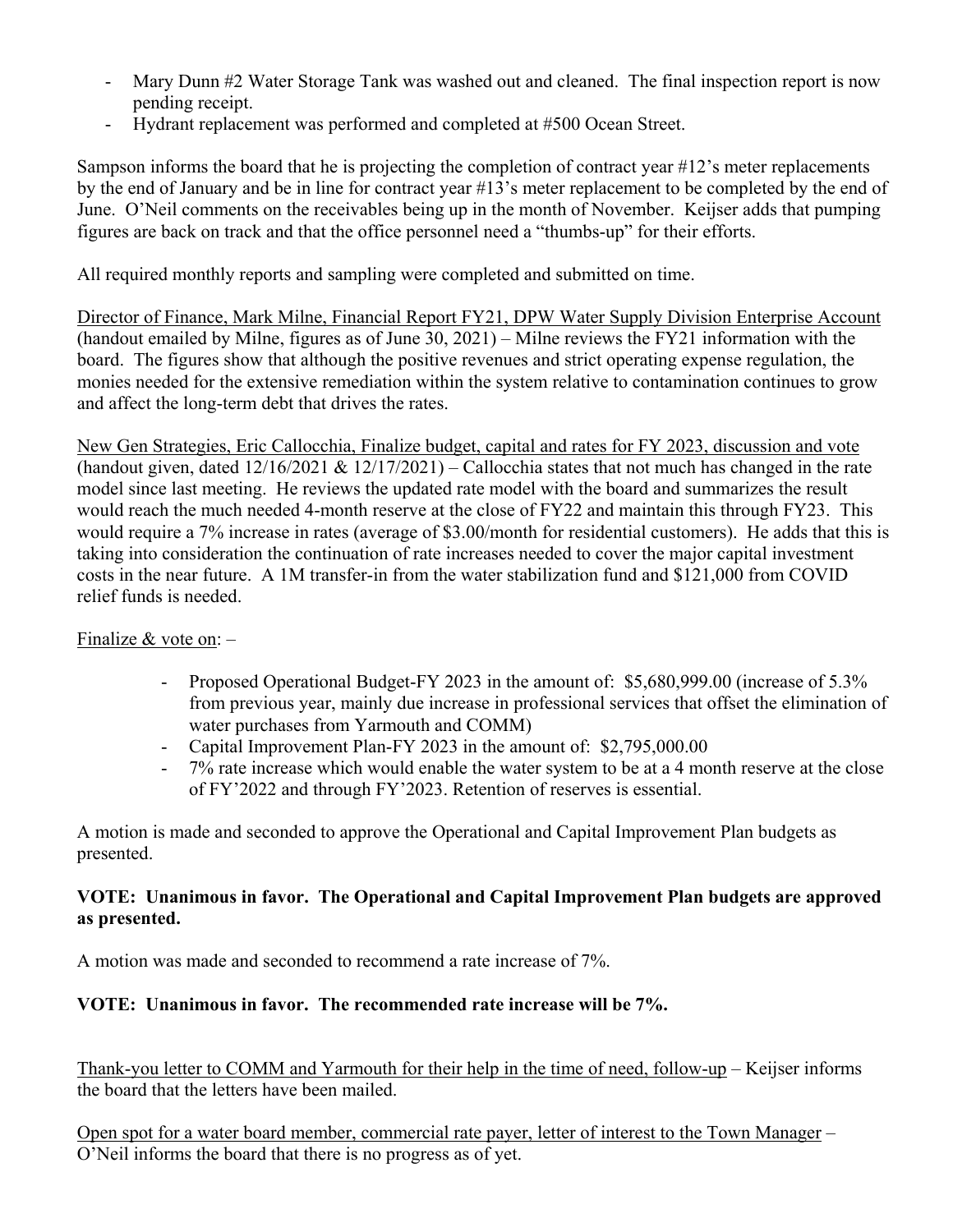FY 2022 Capital Project Timetable (handout given, dated 12/15/2021) – Keijser explains and summarizes the following two CIP's totaling 1.25M to the board:

- Pipe Replacement and Upgrade Program, \$1.05M Keijser explains the work plan for FY 2022 funding is to eliminate a major dead-end water main in the middle of the system on Route 28 in conjunction with the on-going sewer expansion project. He explains this will be done in two phases: FY 2022 funding will pay for the area from Strawberry Hill Road to the Middle school. The second phase will be done with FY2023 funding. FY2021 funding will pay for pipe replacement in approximately January/February 2022 to include the non-participatory portion of water main work needed in conjunction with the on-going Mass DOT project in the Route 28/Yarmouth Road area. Keijser expresses the savings by working with the existing sewer expansion project.
- Water Supply Wells, Pump Station and Treatment Plant repair and upgrade program, \$200,000 Keijser explains to the board that these funds will be used to focus on roof replacements, SCADA updates and security fencing at multiple locations.

O'Neil expresses that going forward, the 1.05M for the pipe replacement and upgrade program isn't giving enough of what the system needs due to inflation. Keijser responds by stating that the rates can't be increased too much to enable the funds that are needed at this moment. This is something that will require periodic re-evaluation.

Capital project update by Nate Collins, Assistant Town Engineer – Collins informs the board of the following:

- Pilot testing project Mary Dunn & Airport wells and Hyannis Port, Simmons Pond & Straightway wells- Collins informs the board that they received the final report for the Straightway / Hyannis Port location and is currently under review. He explains that the Mary Dunn #4 well building needs to be done first before starting on the pilot testing aspect for that location.
- New well exploration program, update Collins informs the board that the final report has been reviewed reflecting that Site C being the preferred site, however there still remains no clear direction. He adds that they are working with the proper people to go further on this.
- Mary Dunn 4, replacement well construction, update Collins reports that the final bid documents are completed, construction is projected to commence in the spring and the well to be on-line in the early summer.
- Vineyard Wind / Phinneys Lane water main replacement project Collins confirms that the contractor will commence in the spring of 2022.
- Route 28 sewer project, water main extension Collins informs the board that plans have been submitted and are currently under review. He is projecting this to go out to bid in the spring and construction start in the fall of 2022.
- Ocean Street Water Main / Extension Collins informs the board that this is currently being submitted for Capital Improvement Project (CIP) FY 2023 and will be coordinated in collaboration with the DPW sidewalk improvement project.
- 3 Year Granulated Activated Carbon Maintenance Contract- Collins informs the board that executed contract documents were received today.
- Route 28 / Yarmouth Road project Collins informs the board that the water works portion of this project will commence in the spring upon KAM appliance moving to their new location.

Councilor Assignments (handout given, dated 11/17/2021) – The board reviews the councilor assignments as presented.